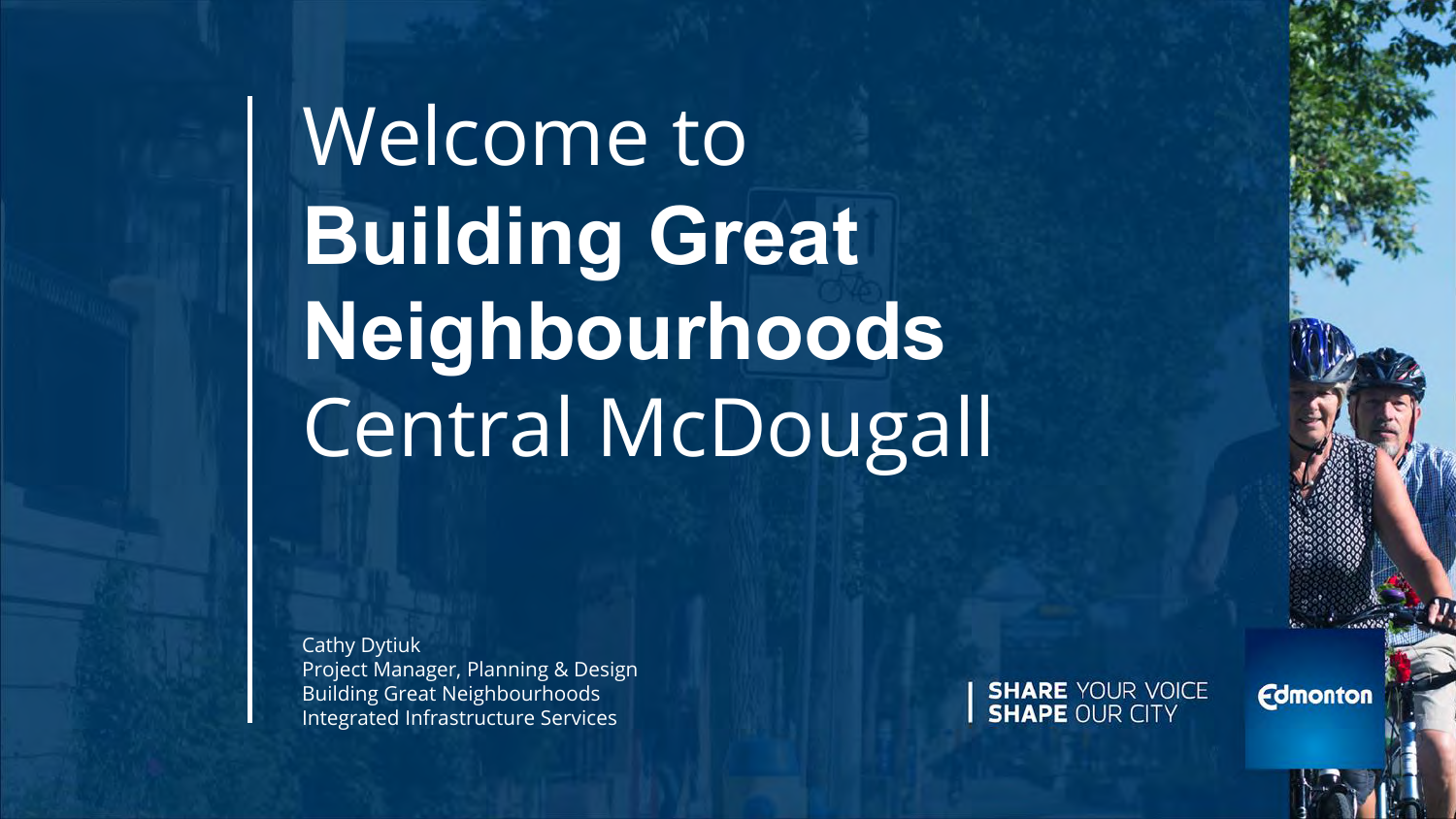### **Building Great Neighbourhoods**

**Working together to make the most out of your neighbourhood.**

This is your city and your neighbourhood. We want to understand how you experience your neighbourhood and ask for your input on what we might do to make it better. We will engage and work with you on the renewal of roads, sidewalks, streetlights and park spaces, and promote other community opportunities to enhance how people live and interact in your neighbourhood. We commit to being open and transparent about how your input is used. Let's make the most out of your neighbourhood.

> **SHARE YOUR VOICE APE OUR CITY**

**Edmonton**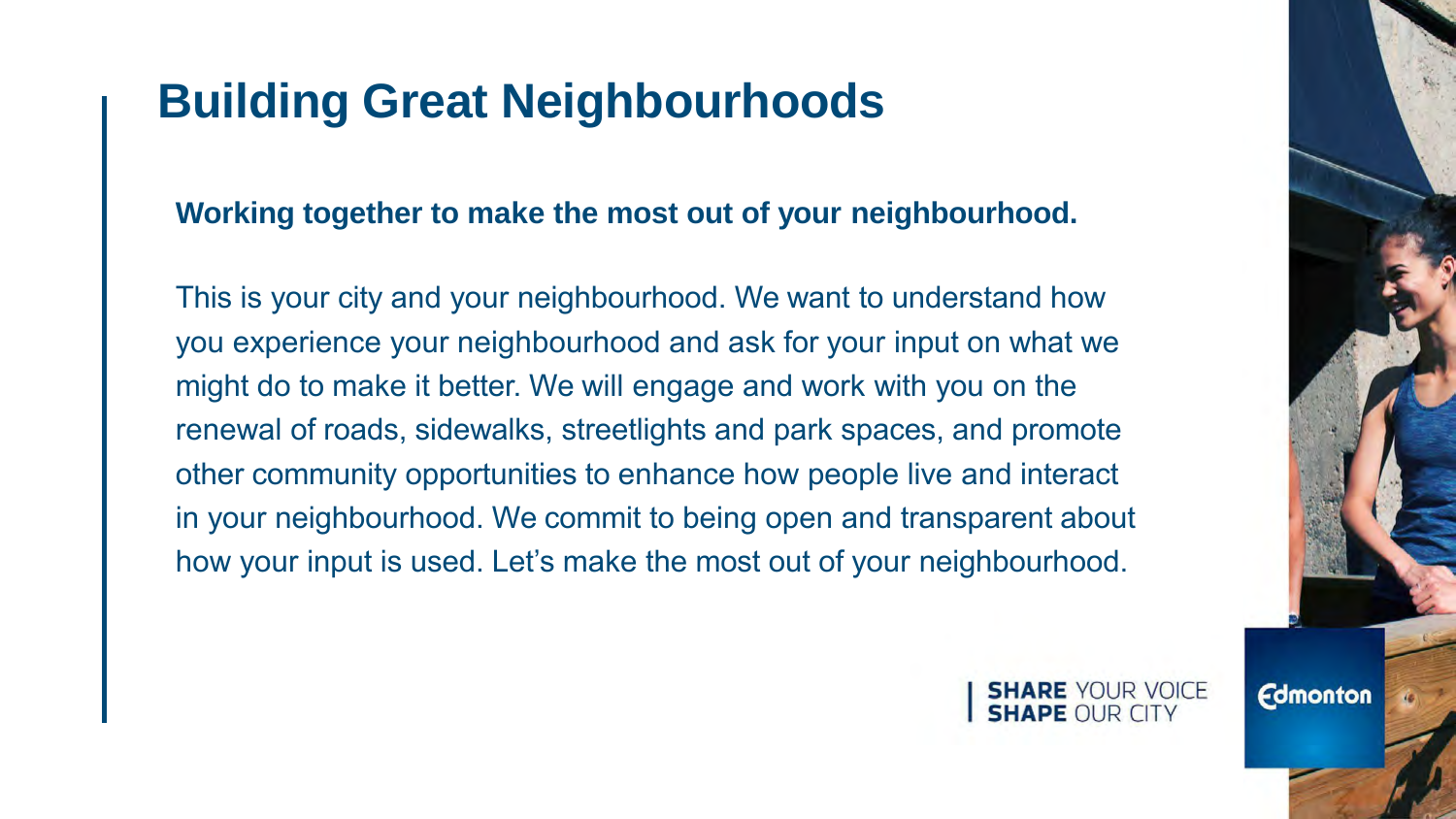# **The City considers the following in its decision making:** Technical Requirements:

- City's Strategic Plans The "Ways"
- Active Transportation Policy (Sidewalk Strategy; Bicycle Transportation Plan)
- **Local Improvement Policy**
- Public Engagement Policy
- Breathe Green Network Strategy
- **Winter City Guidelines**
- Vision Zero
- **Edmonton.com • Community Traffic Management Policy**

**SHARE YOUR VOICE SHAPE OUR CITY** 







- **Infrastructure Assessments**
- **Complete Streets Design** and Construction Standards
- **Universal Design**
- **Crime Prevention Through** Environmental Design
- **Urban Design Framework**

### **City Policies and Programs:**

- **Refine Neighbourhood Renewal** vision and important elements
- *Advise* on neighbourhood assets, opportunities and priorities
- **Refine** infrastructure options
- Advise on preliminary design
- *Decide* on sidewalk reconstruction local improvement

## **Public Engagement Input:**